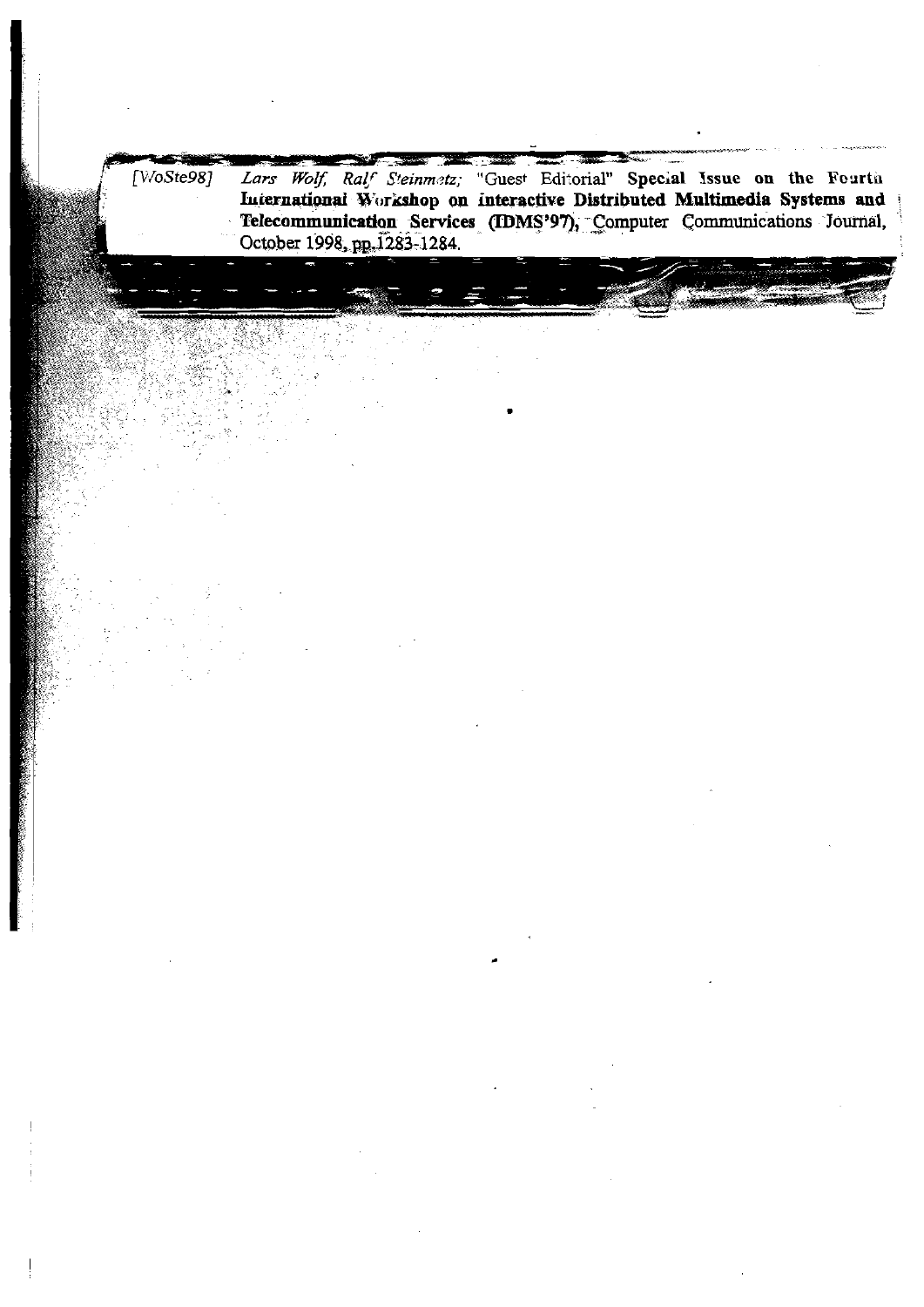

Computer Communications 21 (1998) 1283-1284

## Guest editorial Introduction to special issue on IDMS'97

Lars Wolf\*, Ralf Steinmetz

Darmstadt University of Technology, Merckstrasse 25, 64283 Darmstadt Germany

The Fourth International Workshop on lnteractive Distributed Multimedia Systems and Telecommunication Services (IDMS) took place in September 1997 in Darmstadt. Germany. The purpose of this event was to provide a fomm for the exchange of new research ideas. developments and experiences in the area of multimedia systems, computer communications and telecommunications. The workshop was a lively event with many presentations and discussions around rhese various topics and showed again that the convergence of multimedia and communications not only provides for a large variety of challenging research issues, hut also that applications and systems resulting from research and development in this area have already found widespread interest outside the research community. We are convinced that the IDMS workshop series will conrribute to the development of the field in the future. The next IDMS event, which takes place during September 1998 in Oslo. Nonvay, is organized in coordination with the ACM Multimedia Conference in Bristol, UK, where the Darmstadt team assumes partial responsibility. There are even plans for further workshops in following years; for example, in 1999, it will be hosted by Toulouse. France.

This special issue contains selected papers, refined, expanded and updated. from the '97 workshop in Darmstadt. These contributions cover distributed multimedia systems but also content related aspects. They are. therefore, representative of the range of topics discussed at the workshop.

Holfelder presents his system. developed by the research team of Effelsberg, Mannheim, for the interactive remote recording and playback of multicast videoconferences. This system. which is a follow-on to the well-known MBone VCR, allows users to record certain MBone sessions in a synchronized manner, e.g.. because they are in a different time-zone or otherwise unable to attend the original distribution. The recording may not only be done locally but also ar a remote site. In this way. a high quality can **be** achieved by recording on a machine located close to the sending site. Further, the recorded session can either be played back directly from this service machine or be fonvarded offline and accessed locally. Holfelder describes the architecture of this service. consisting of server and client components and several protocois for control purposes.

Parnes, Synnes and Schefström propose an applicationlevel tunnelling scheme for IP multicast traffic, the users of which are in charge of the decision as to which MBone sessions and which IP multicast groups are forwarded, providing for simplified tunnel management and deployment of multicast Services. Their mTunnel application offers further functionality in transcoding data between media formats or compressing data and header information.

Deicke, Mayer and Glesner discuss an architecture which illustrates how future MPEG-4 systems may be structured. They give a brief introduction to the MPEG-4 systems standardization work and, using their prototype implementation, describe the steps performed in a client/server MPEG-4 system for configuration and data presentation.

Michelitsch, Welling and Ott analyse the need for quality of service (QoS) support in User interfaces and propose a framework which provides users with implicit and explicit control of QoS. Users can move objects in a 3D information landscape anywhere between the foreground and the background, implicitly increasing the presentation quality of the ohject when bringing it further to the front. Additionally, a User may attach a service meter to an object to control the QoS parameters in an explicit manner. Furthermore, they introduce shared virtual spaces as a basis for communication and collaboration among users. This uses a 'coffee table' metaphor in which one can meet and interact with others at one or several tables. It also deals with social protocols and privacy issues.

Lam, Ngan and Ng investigate a priority feedback mechanism for a video server. Video player clients inform the server by feedback messages about their status. For each client, the server uses one dedicated real-time thread for the transmission of the video data. The priorities of these threads are adjusted based on the feedback from the clients. The authors performed various experiments and compare their system wirh a similar video server operating without

<sup>\*</sup> Corresponding author. E-mail: lars.wolf@kom.tu-darmstadt.de

<sup>0140-3664/98/\$ -</sup> see front matter © 1998 Elsevier Science B.V. All rights reserved *PI1* **SO140-3664198)00195-9**